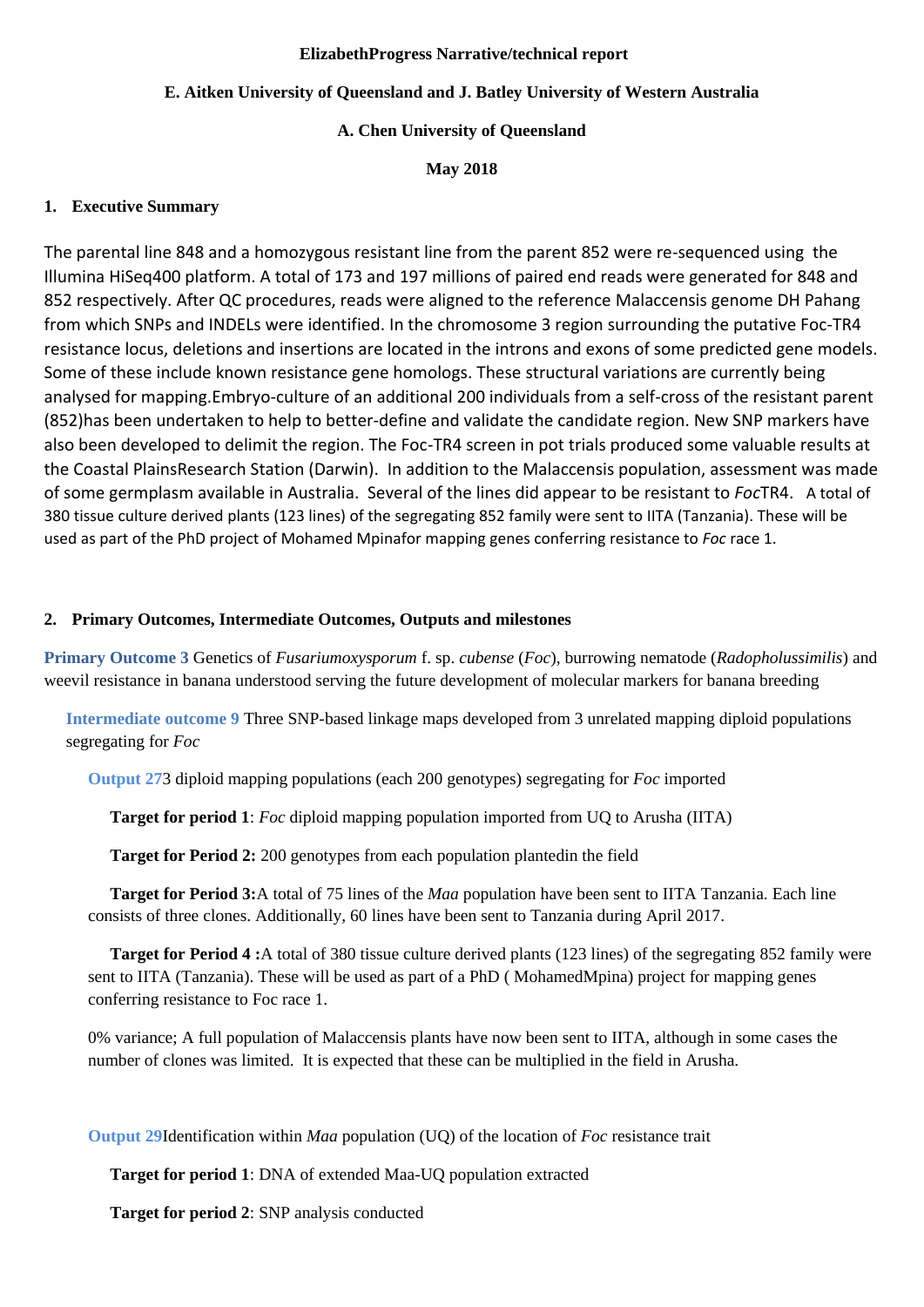To date, 27 candidate genes have been analysed for gene expression and SNP variations between the resistant and susceptible parents. Further mapping and validation of SNPs will be performed to reduce the genetic interval of *Foc* SR4 and TR4 resistance.

**Target for period 3:**SNP based markers were developed to refine the genetic interval. A number of candidate genes have been reduced based on cross-over events associated with resistance or susceptibility. Candidate genes are being analyzed at the expression levels. WRKY20 has been successfully transformed into tomato.

**No Target planned for Period 4:** However fine mapping of the region on chromosome 3 is continuing. Additionally other lines have been planted in the field with a view to conducting crosses and generating populations that potentially segregate for alternative sources resistance to Fusarium wilt.

**Intermediate outcome 10**The three mapping populations segregating for *Foc* are quantitatively phenotyped

**Output 31**Phenotypic data on resistance to Fusarium wilt race 1 and race 4 in the Maa population (UQ)

**Target for period 1**: Glasshouse pot trials with Maa population with race 1 and 4

**Target for Period 2:** Further glasshouse pot trials on Maa population with race 1 and 4

Foc TR4 testing has been arrangedand will be performed at the Coastal Plains Station in Northern Territory (Dr Bob Williams). We have a large shade house setup with enough room for 200 plants to be tested. PCR markers will be used to pre-select lines carrying cross over events in the TR4 resistance locus for testing. A combined technique of applying spore suspension and infested millet as inoculum in pot trials has worked and produced reliable and reproducible phenotypic data. This was performed using the subtropical race 4 VCG0120 on the progeny of a F1 cross between the resistant (850) and susceptible (848) plants.

The*Foc* race 1 phenotyping is currently being carried out in Arusha by PhD candidate Mohamed Mpina.

**Target for Period 3:** Phenotypic data for subtropical race 4 collected at UQ and phenotypic data for tropical race 4 to be collected at Northern Territory Coastal Plains Research Station.

**Target for Period 4:**The Foc TR4 screen of the recombinant individuals (852 family) also produced consistent phenotypes which suggest that the genetic location of the candidate region is correctly defined by the corresponding marker loci.

0% variance. However, further progeny lines with apparent cross over events are being screened versus TR4 for fine mapping.

**Output 32** Genomic regions associated with Foc resistance identified on the banana linkage maps and on the integrated map

**Target for Period 4:** We re-sequenced the parental line 848 and a homozygous resistant line from the parent 852 on the Illumina HiSeq400 platform. A total of 173 and 197 millions of paired end reads were generated for 848 and 852 respectively. After QC procedures, reads were aligned to the reference malaccensis genome DH Pahang from which SNPs and INDELs were identified. In the chr3 region surrounding the Foc-TR4 resistance locus, deletions and insertions are located in the introns and exons of some predicted gene models. Some of these include known resistance gene homologs. We are currently analysing these structural variations for mapping.

0% variance although a QTL is available no clear target gene has yet been identified and for that purpose re sequencing is being conducted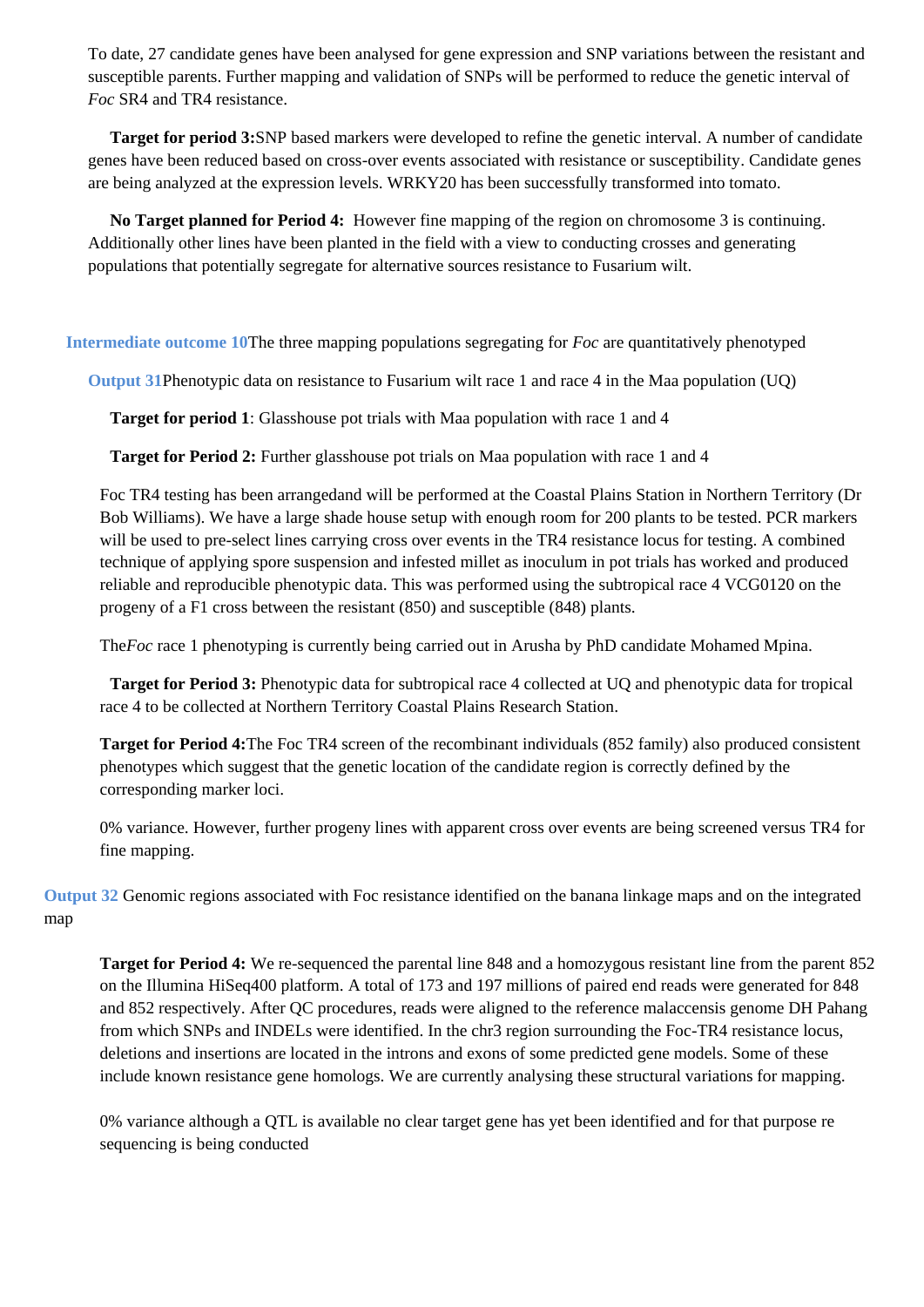# **3. Results to date**

The parental line 848 and a homozygous resistant line from the parent 852have been re-sequenced using the Illumina HiSeq400 platform. A total of 173 and 197 millions of paired end reads were generated for 848 and 852 respectively. After QC procedures, reads were aligned to the reference malaccensis genome DH Pahang from which SNPs and INDELs were identified. In the chromosome 3 region surrounding the predicted Foc-TR4 resistance locus, deletions and insertions are located in the introns and exons of some predicted gene models. Some of these include known resistance gene homologs. We are currently analysing these structural variations for mapping.

# *Understanding of the Malaccensis Population*

Samples of the Malaccensis DNA was sent to theInstitute of Experimental Botany, Czech Republic, for determination of ploidy and also for placement within the phylogeny based on SSR markers. This placed the susceptibleMalaccensis line 848 actually outside that considered to be Malaccensisand the resistant Malaccensis line 852 somewhaton the periphery of the Malaccensisaccessions(see below)



Figure 1 Subset of SSR Tree of *Musa* spp. including lines 848 and 852 provided by Pavla*et al.*

Further analysis of 848 and 852has been undertaken by G. Martin *et al.* at CIRAD, Montpellier where they found thatline 848, although mostly Malaccensis, had what could be considered a more mixed heritage including Banksii and some Zebrina .Both 848 and 852 were consideredhighly heterozygous particularly in the zone of intereston chromosome 3. This opens up possibilities of variation compared with the current Pahang sequence data.

# *Further Mapping*

We have also embryo-cultured an additional 200 individuals from a self-cross of the resistant parent (852). The DNA of these plants have been extracted and PCR markers have been used to screen these lines. This will help us to betterdefine and validate the candidate region. New SNP markers have also been developed to delimit the region. Accessions where crossing-over events have occurred near the region of interest in chromosome 3 are being assessed in glasshouse trials using *Foc*- SR4 in Brisbane and in some cases Foc-TR4 in the Northern Territory.

*TR4 Pot Trial Assessments at Coastal Plains Research Station, Northern Territory (this work on the assessment of different germplasm is funded by the current Horticulture Australia BA14014 program but has been included as it is relevant to the use of the marker generated from the Malaccensispopulation which is funded by IITA*)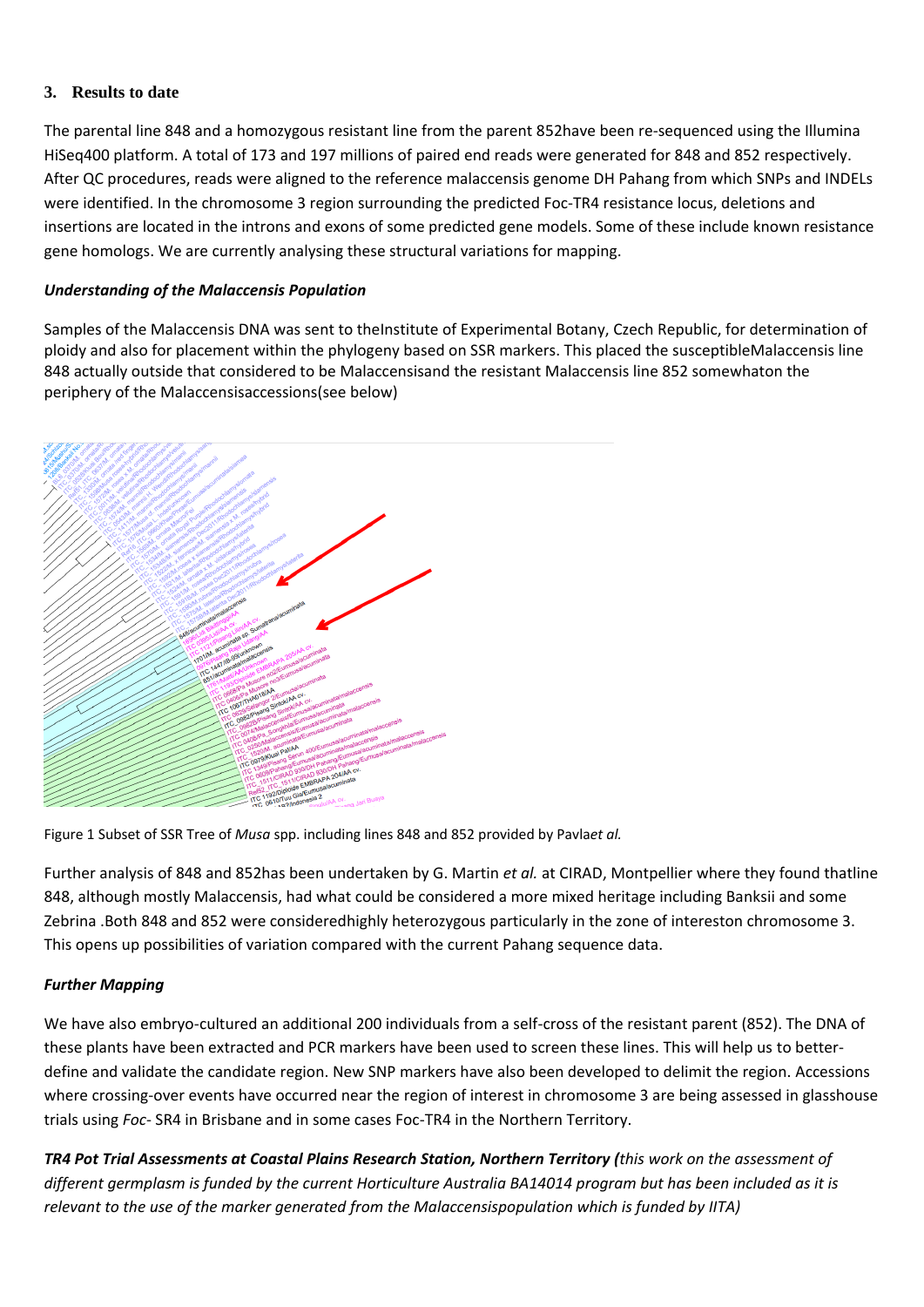The *Foc*-TR4 screen produced some valuable results at the Coastal Research Station (Darwin). The disease severity score is based on the extent of discolouration in a cross-sectioned rhizome based on Mak*et* 

al.<http://www.fao.org/docrep/007/ae216e/ae216e0k.htm>(this visual scale of 1 to 8 does differ slightly from the scale of 1 to 6 used by Viljoen *et al*. ; we have used the 1-8 scale from the onset and so are doing so for consistency across our screens). The highly susceptible genotypes have a score of greater than 3 (>20% rhizome discoloured). These include the Lady Finger, Williams, FHIA26 and Malaccensis#848. Lines with a completely clean rhizome have a score of 1. These lines are resistant to *Foc*TR4 and they include FHIA2, FHIA21, FHIA25, M61, IV9 Calcutta4, SH3142, Pahang, PJB, Madang and CAM020. The lines that show slight degree of symptoms fall anywhere between 2 and 3. These lines would possibly develop more symptoms if sufficient time is given. They include the FHIA18, Calcutta4 (a different accessions from IV9), GCTCV119, PGM, FHIA3 and FHIA23. These results are summarised in Figure 2



Figure 2. Assessment of different banana accessions inoculated at 12 weeks post tissue culture with*Foc*TR4-infested millet and assessed 12 weeks post inoculation using the 1-8 scale based on Mak*et al*. A replication of five plants per accession was used in most cases. A rhizome score of 1 indicates a healthy plant, scores above 3 indicate highly diseased.